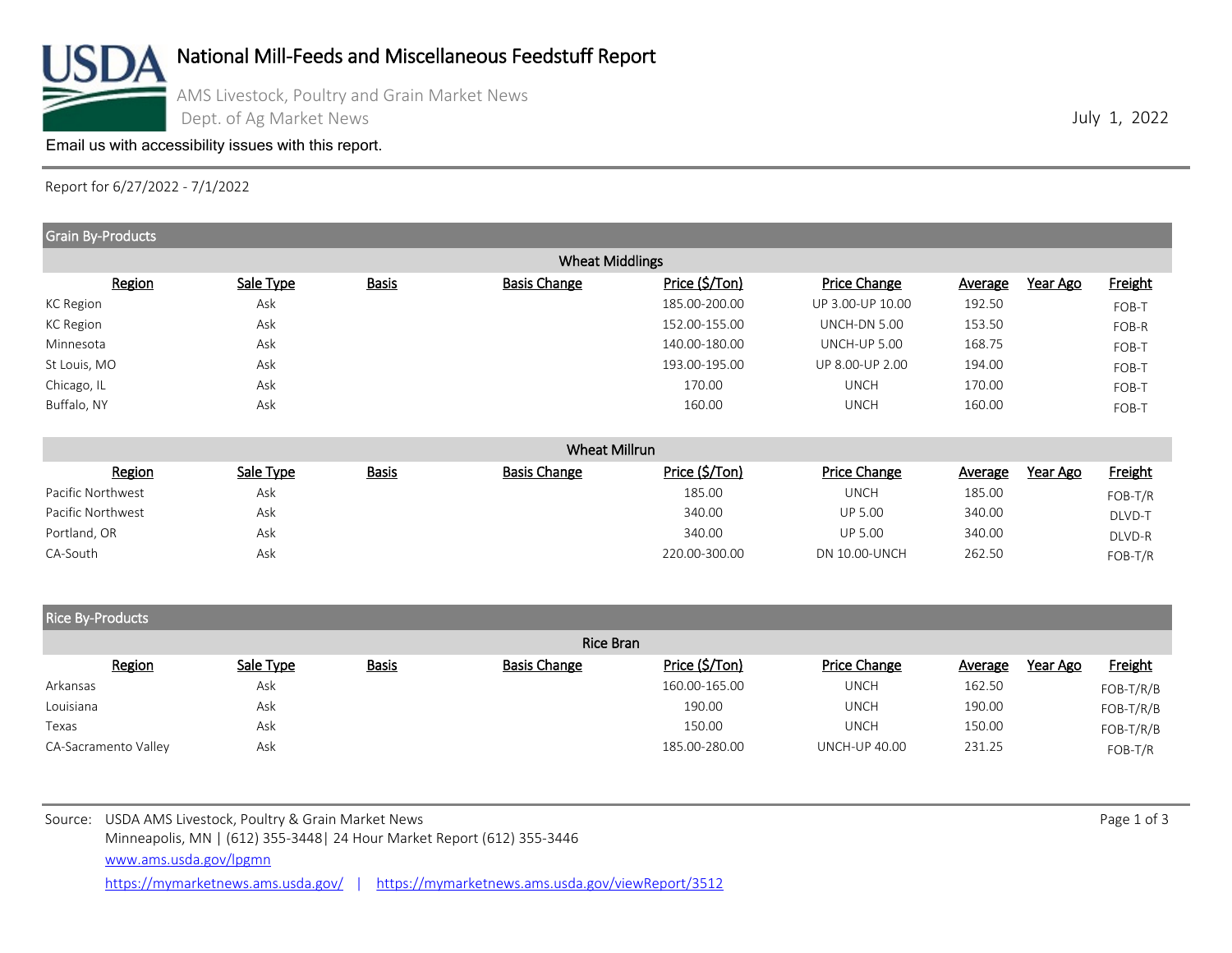

## National Mill-Feeds and Miscellaneous Feedstuff Report

AMS Livestock, Poultry and Grain Market News

Dept. of Ag Market News

[Email us with accessibility issues with this report.](mailto:mars@ams.usda.gov?subjectNot%20able%20to%20access%20video%20auction%20report)

|                  |                        |                                                         |              | <b>Rice Hulls</b>                                                       |                              |                             |                        |          |                      |
|------------------|------------------------|---------------------------------------------------------|--------------|-------------------------------------------------------------------------|------------------------------|-----------------------------|------------------------|----------|----------------------|
| Arkansas         | Region                 | Sale Type<br>Ask                                        | <b>Basis</b> | <b>Basis Change</b>                                                     | Price (\$/Ton)<br>5.00-10.00 | Price Change<br><b>UNCH</b> | <b>Average</b><br>7.50 | Year Ago | Freight<br>FOB-T/R/B |
| Texas            |                        | Ask                                                     |              |                                                                         | 5.00                         | <b>UNCH</b>                 | 5.00                   |          | FOB-T/R/B            |
|                  |                        |                                                         |              | <b>Rice Millfeed</b>                                                    |                              |                             |                        |          |                      |
|                  | Region                 | Sale Type                                               | <b>Basis</b> | <b>Basis Change</b>                                                     | Price (\$/Ton)               | Price Change                | <b>Average</b>         | Year Ago | Freight              |
| Texas            |                        | Ask                                                     |              |                                                                         | 50.00                        | <b>UNCH</b>                 | 50.00                  |          | FOB-T/R/B            |
| Grain            |                        |                                                         |              |                                                                         |                              |                             |                        |          |                      |
|                  |                        |                                                         |              | US #2 Yellow Corn Feed Grade (Bulk)                                     |                              |                             |                        |          |                      |
|                  | Region                 | Sale Type                                               | <b>Basis</b> | <b>Basis Change</b>                                                     | Price (\$/Ton)               | Price Change                | Average                | Year Ago | Freight              |
| Alabama          |                        | Ask                                                     |              |                                                                         | 273.21-317.86                | No Comp                     | 297.70                 |          | FOB-T                |
| Hay (Processed)  |                        |                                                         |              |                                                                         |                              |                             |                        |          |                      |
|                  |                        |                                                         |              | Alfalfa Meal Dehydrated                                                 |                              |                             |                        |          |                      |
|                  | Region                 | Sale Type                                               | <b>Basis</b> | <b>Basis Change</b>                                                     | Price (\$/Ton)               | <b>Price Change</b>         | <b>Average</b>         | Year Ago | Freight              |
| <b>KC Region</b> |                        | Ask                                                     |              |                                                                         | 335.00-340.00                | UP 5.00-DN 30.00            | 337.50                 |          | DLVD-T               |
|                  |                        |                                                         |              | Alfalfa Pellets Dehydrated 17%                                          |                              |                             |                        |          |                      |
|                  | Region                 | Sale Type                                               | <b>Basis</b> | <b>Basis Change</b>                                                     | Price (\$/Ton)               | Price Change                | Average                | Year Ago | Freight              |
| Nebraska         |                        | Ask                                                     |              |                                                                         | 305.00-310.00                | UP 5.00-DN 30.00            | 307.50                 |          | FOB-T                |
|                  |                        |                                                         |              | Alfalfa Pellets Suncured 15%                                            |                              |                             |                        |          |                      |
|                  | Region                 | Sale Type                                               | <b>Basis</b> | <b>Basis Change</b>                                                     | Price (\$/Ton)               | Price Change                | Average                | Year Ago | Freight              |
| Portland, OR     |                        | Ask                                                     |              |                                                                         | 445.00                       | <b>UNCH</b>                 | 445.00                 |          | DLVD-R               |
|                  |                        | Source: USDA AMS Livestock, Poultry & Grain Market News |              | Minneapolis, MN   (612) 355-3448   24 Hour Market Report (612) 355-3446 |                              |                             |                        |          | Page 2 of 3          |
|                  | www.ams.usda.gov/lpgmn |                                                         |              |                                                                         |                              |                             |                        |          |                      |

July 1, 2022

<https://mymarketnews.ams.usda.gov/> | <https://mymarketnews.ams.usda.gov/viewReport/3512>